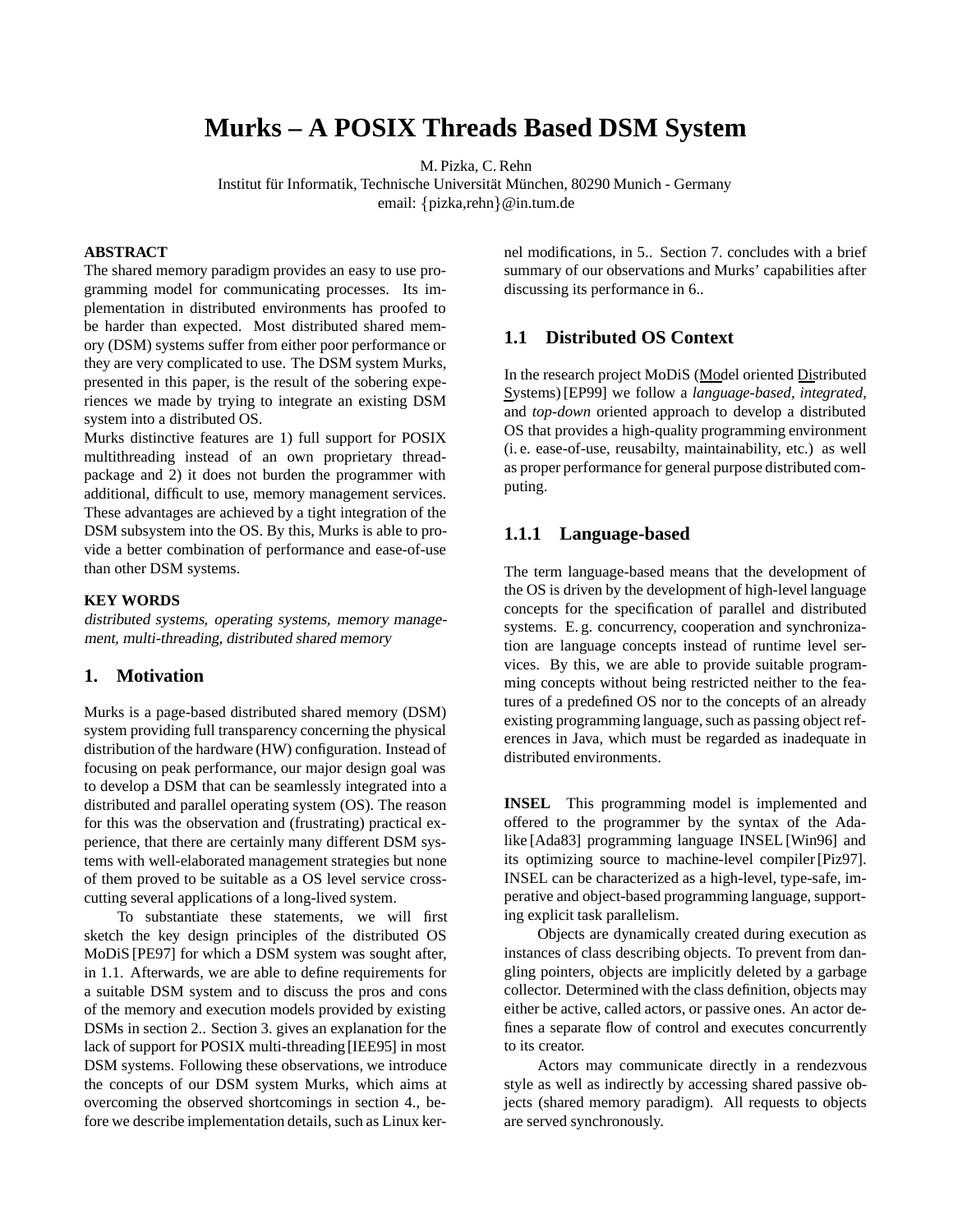#### **DSM-Requirements Part 1**

- R1 trivial: We need a DSM subsystem that efficiently implements actor interaction via shared passive objects of arbitrary granularity. Note, passive objects may be as small as a single integer variable or complex data structures composed of other passive and active objects.
- R2 The DSM must be compatible with varying degrees of parallelism defined by actors of arbitrary number and size (in both, space and time). Due to the highlevel of abstraction of the language concepts, it would be completely inappropriate to rigidly map the actor concept to e. g. heavy-weight processes. Instead, an actor might be implemented as a kernel-level or userlevel thread or even inlined into another thread. The DSM must not obstruct this flexibility.
- R3 The language-based philosophy demands, that the application level is left unspoiled by DSM concepts. The programmer must not be burdened with any memory management concepts besides creating objects in stack or heap space.

# **1.1.2 Integrated**

The entire distributed system in execution, comprising several applications and the distributed OS, is regarded as a *single globally structured system* [PE97], which can be dynamically extended with new applications and maybe also OS functionality.

One the one hand, this holistic view provides an ideal integration of knowledge about the properties of distributed objects and their interdependencies. Thus – at a conceptual level – the OS may consider non-local information for important resource managements decisions instead of being limited to local optimization a priori. On the other hand, the single system view implies *longevity* of the system, which has a surprisingly strong impact on low-level OS management mechanisms and therewith also on the DSM subsystem.

#### **DSM-Requirements Part 2**

- R4 The DSM subsystem has to support a single (integrated) virtual address space (VA) across all nodes. Note, it is not obvious that a DSM system also implements a single VA!
- R5 The DSM must support multiple applications simultaneously and provide partial cleanup of memory partitions previously allocated by terminated applications.
- R6 It must also support long-lived large-scale applications that eventually migrate between arbitrary nodes of the system.

# **1.1.3 Top-Down Management**

The philosophy behind our approach to automate resource management is to free the application level from all tasks but specifying parallel and cooperative computations. This especially holds for all tasks dealing with the physical distribution of the execution environment. Note that this principle is a prerequisite for achieving portability, scalability and enhanced maintainability of distributed applications.

It is solely within the responsibility of the OS to map the abstract requirements of applications specified by means of the language INSEL to physically distributed resources, such as implementing the abstract creation of a dynamic integer object by allocating a memory object in shared heap space. Conceptually, this mapping between abstract concepts and concrete HW features is achieved by top-down oriented stepwise refinement, performed by the OS. Practically, some of this transformation steps are performed at compile-time while others are executed at runtime. Hence, all mechanisms, strategies and services of the OS are to be tailored to the language-level concepts to match the requirements of distributed applications [ea97].

# **1.2 Generalization**

It should be obvious, that most of the requirements stated above are relevant for other distributed systems, too and not limited to the scope of MoDiS. Thus, MoDiS should only be regarded as the initial spark for our considerations. Its major contribution is to deliver greater creativity for the design of a distributed computing infrastructure by being language-based and top-down oriented instead of concentrating on how to extend legacy systems.

We believe that integration, automation and transparency are important prerequisites to achieve the desired ease-of-use and performance of distributed systems in general. Hence, these design principles will also be significant for DSM systems beyond the context of MoDiS.

# **2. Related Work**

DSMs have been of strong interest to the OS community from the mid 80s to the late 90s [Li86, ea99]. The main motivation was to provide a simplified programming model relative to the omnipresent message passing paradigm [Sun93, For94]. But several attempts to implement the DSM concept exposed difficulties that proved to be hard or undoable without specialized HW. [Car98] summarizes that DSM systems suffer from

- being too difficult to use, or (non-exclusive)
- severe performance penalties.

Since we are in need of support for a combination of shared memory and parallelism, we have to examine both, memory and execution models, of DSM systems.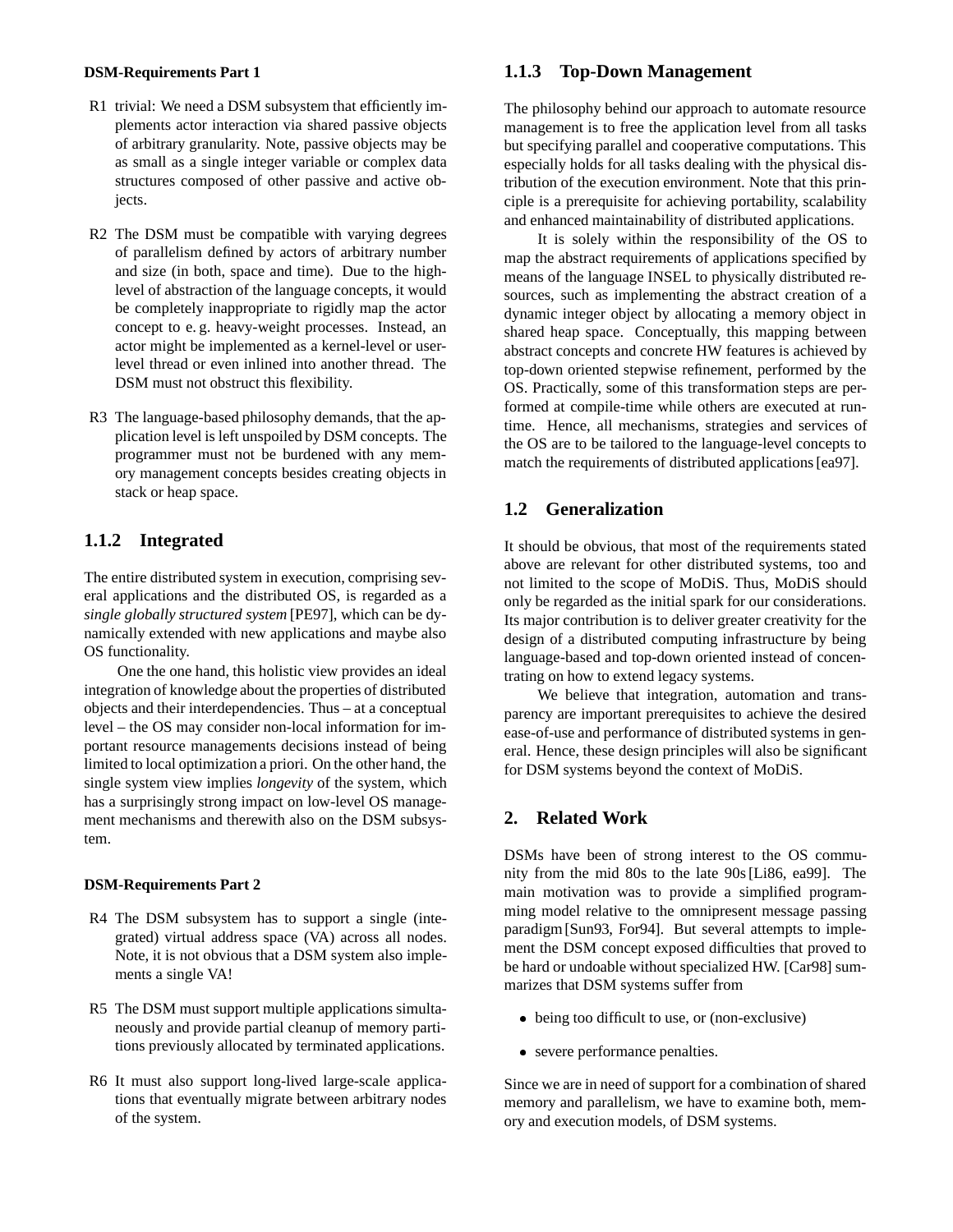### **2.1 Memory Models**

Ivy [Li86] was the first page-based DSM, followed by improvements such as Mirage+ [ea94], TreadMarks [ea96] or Odin [Pea96]. All of theses systems use HW pages as management units and employ a single coherence protocol (CP). Because of false sharing, the performance of these systems strongly depends on the partitioning of data and the access characteristics of the distributed computation [BK98]. Midway [BZS93] is not bound to HW pages. All store operations are performed through the Midway library and no page-faults are triggered. False sharing is circumvented but frequent writes degrade system performance. The CP can be chosen by the programmer but is common to all objects, regardless of different access characteristics. The object-based DSM Munin [Car95] tries to solve both problems. The CP respects the size of individual objects; i. e. for each object a different CP can be chosen.

Independent of being page or object-based, all of these systems share the same motivation: achieving high performance. Little attention is paid to the programming model! Page-based systems require the programmer to explicitly allocate shared regions with awkward additional DSM services that do not provide any heap or stack alike management of data objects within these regions. Thus stack pointers and heaps have to be reimplemented inside applications! Even worse, some systems require that all sharable regions are allocated before starting the actual computation. There is no dynamics concerning sharable regions once the computation has started, which is acceptable in case of a single distributed application but not for a distributed OS. Similarly, object-based systems (e. g. Munin) require the programmer to explicitly mark sharable objects. Again, there is no dynamic transition from private to shared.

Thus, the memory models of the DSMs investigated proofed to be unsuitable in the context of a distributed OS, because of a lack of support for dynamic (de)allocation and the absence of an internal stack and/or heap alike organization of shared regions.

# **2.2 Execution Model**

The programming model introduced in section 1.1.1 allows the user to specify computations with an arbitrary degree of parallelism. An efficient implementation of this model must obviously be based on a light-weight threading concept. Therefore, a suitable DSM system for this kind of distributed and parallel processing must either provide its own thread package or be compatible with existing ones.

One could argue that the execution model is not within the scope of DSMs. But in practice, these two issues can not be completely separated. It is not possible to use an arbitrary DSM system together with some multi-threading package since the DSM directly effects the state machine of processes.

#### **Single-Threaded DSMs**

Most DSM-Systems provide a single threaded execution model with one or more heavy-weight processes running on each node; e. g. Ivy, CRL [JKW95], and JIAJIA [E $^+$ 99]. Obviously these systems are not suitable to implement finegrained parallelism. Furthermore, the "few-processes-oneach-node" paradigm, requires the programmer to manually split the problem space into partitions that reflect an optimal matching of the problem to the currently available HW resources. Hence, systems designed according to this principle do not scale properly. Neither with problem size nor with the HW configuration.

#### **Multi-Threaded DSMs**

The DSM system Quarks [Kha96] focuses on using UNIX workstations for the computation of parallel problems that are usually performed on shared memory multiprocessors. It therefore supports fine-grained parallelism by providing its own light-weight thread package. Alas, this package is based on the (obsolete) cthread standard and therefore not compatible with the widespread POSIX standard. As a consequence, Quarks applications can hardly be ported. Furthermore, this thread package is not integrated with other libraries besides the Quarks DSM. As a result, the use of standard C library calls, such as open, read, printf, is serverly restricted. In addition to this, the only synchronization primitive fully supported so far are barriers. Mutexes and condition variables are not available, yet.

DSM-Threads [Mue97] partially overcomes these handicaps by supporting an API closely resembling POSIX Threads. It facilitates porting shared memory applications to distributed environments while offering elaborated performance tuning options. Still, DSM-Threads requires its own POSIX alike package and can not be used in conjunction with POSIX thread packages that already exist on target platforms (e. g. Linux, Solaris, HP, . . . ). Again, this causes the same awkward two-level scheduling [ea92] conflict as in the case of Quarks. Libraries besides DSM-Threads cannot be used unrestricted.

Summarizing these experiences, our goal is to provide a simple page-based DSM system that is fully compatible with POSIX threading as available on modern workstations without imposing additional restrictions.

#### **3. The mmap Race Condition**

Following the observations of DSM execution models, we studied the reason for the absence of a POSIX threads compatible DSM. The answer is simple: *Conventional OS do not provide a non-interruptible service that could be used to atomically map a memory region as readable and copy the data received via the network to this region.*

Figure 1 shows the subroutine of a page-based  $DSM<sup>1</sup>$ that locally maps memory regions received via the network.

<sup>1</sup>Object-based DSM systems suffer analogously from the same problem during unmap!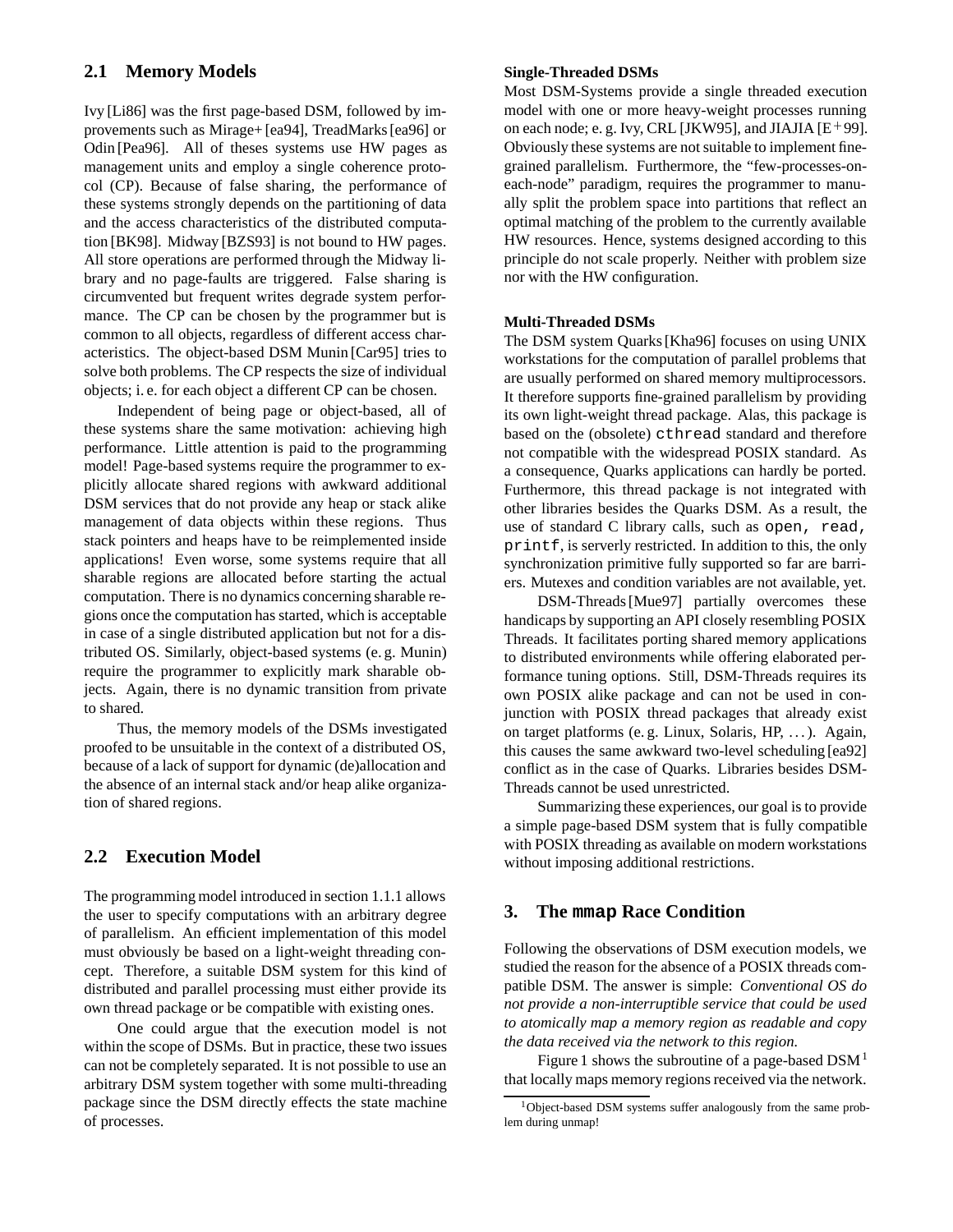```
map_netobj (..., addr, len, protocol)
 ...
  /  stop all threads ();  /
  mmap( addr , len ,
        PROT READ | PROT WRITE, ...);
X
  read ( sender, addr, len );
  /  cont all threads ();  /
   ...
```


A memory region  $m$  first has to be mapped read/write using mmap before the contents of  $m$  can be written to  $m$ (here, using read). This is uncritical in a single-threaded system. But in a multi-threaded system it is possible that another thread  $z$  is set running between those two operations (position marked with "X"). Now, if  $z$  reads from  $m$ , it will read undefined values, because  $m$  is mapped but its content is not available, yet. Analogously, writes from z to  $m$  are lost as soon as the DSM subroutine is rescheduled. Thus, non-atomic mapping and copying of memory regions causes race-conditions that must be resolved. There are four options to prevent disruptions of the DSM handler:

- 1. modification of the OS kernel
- 2. increased priority of the DSM handler, which usually requires superuser rights
- 3. stopping and restarting all threads by sending STOP and CONT signals to all threads
- 4. using an own user level thread package to gain full control over scheduling

Option 1 requires difficult, non-portable work at the OS kernel level. 2 can not be expected from potential users of the DSM system and 3 (commented in fig. 1) degrades performance. Hence, DSM developers tend to either resign from multi-threading or to choose option 4, although this leads to very limited applicability due to incompatibility with standard libraries. Supposable, the evolution of DSM systems was negatively influenced by these simple reasons.

According to the language-based and top-down oriented approach taken in MoDiS we did not accept the restrictions dictated by an existing OS kernel but chose option 1 to be able to simultaneously provide both, a DSM and multithreading, in a single distributed OS.

#### **4. Murks Concepts**

Murks implements sequential consistency [Lam79] in software. In order to keep coherence maintenance simple and to reduce the average cost for read operations by allowing simultaneous reads at multiple hosts, Murks uses a multiple reader/single writer (read-replication) policy. The coherence unit supported by Murks is determined by the size

of memory pages in order to use the HW supported pagefault mechanism and to save space needed by management datastructures for finer grained units. Due to the sharing of rather coarse grained memory pages, the CP relies on invalidation instead of update propagation.

#### **4.1 Server – DSMR Management**

Murks can be divided into a centralized server, a client runtime library and a kernel patch. The server manages *distributed shared memory regions (DSMRs)* that can be shared by multiple activities (processes or POSIX threads) distributed across interconnected hosts. A DSMR is a continuous memory interval starting and ending on page boundaries. In the following we write  $DSMR[x, y]$  for a DSMR that starts at address x and ends at address  $y - 1$ . A DSMR d may be marked *read-only*. In this case there may be copies of  $d$  residing in the physical memories of multiple hosts and visible in multiple process VAs. Or  $d$  is marked *read-write* being visible in the VA of one process and residing on a single host, only. In addition to DSMR management the Murks server keeps track of Murks client connections and handles client requests.

To avoid a bottleneck due to the centralized server approach in case of a high rate of client requests the VA may be split into  $n$  subsets and the management of DSMRs within those subsets distributed among  $n$  Murks servers (fixed distributed-servers). In this case the mapping from memory regions to servers is performed by the client-side fault handler. Each server handles requests exactly in the same manner as a centralized one.



Figure 2. DSMR and LMR management in Murks

#### **4.2 Accessing Shared Memory**

Client library routines are used to register a page-fault handler, establish a connection to the Murks server, map and unmap DSMRs and handle page faults. In order to mark a memory region to be shared among multiple activities the region must solely be mapped by an activity. This registers the region at the Murks server and marks it accessible for other activities. In the following we call memory regions that are not shared among processes located on the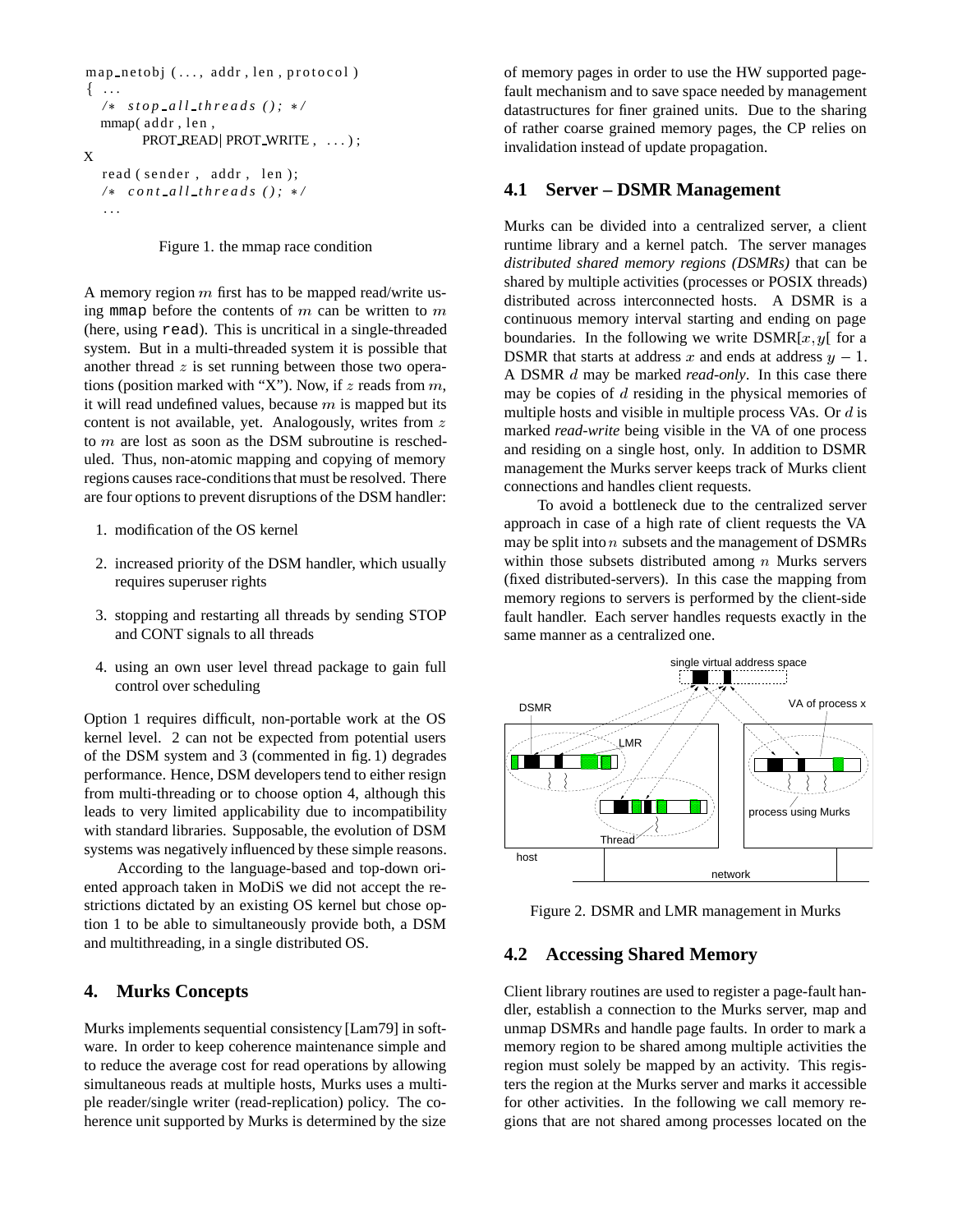same host or activities across multiple hosts *local memory regions (LMRs)*. The interpretation of addresses in LMRs is process specific.

The concepts described so far are illustrated in figure 2. Each process running on a node of the distributed HW configuration may use the Murks DSM in order to get access to the DSMRs of the single VA. The DSMRs are mapped into the VA of each process and can be accessed by all threads running within those processes. Additionally, process specific LMRs may exist. The distinction between local and shared regions improves performance as there is no management overhead, no need for coordination, migration or replication for local memory.

Any process or thread can access memory cells in DSMRs in the same way as in LMRs, i.e. from the clients point of view there is no difference between DSMRs and LMRs besides latency. Thus the programmer is not burdened with additional concepts as for example distinguishing between ordinary and synchronized memory access or programming language level annotations. As a consequence, Murks can be used for remote accesses to heap memory as well as stack memory.

A memory reference to a cell of a DSMR may trigger a page-fault if the page containing this cell is not locally available with the required access rights. This invokes the client-side page-fault handler which requests the missing page from the server. There are two kinds of page-faults depending on the memory access operation. If an activity wants to read a page, but does not have a copy of it a "read page-fault" occurs and the page is requested from the server for read-only access. Analogously, a write-access to a page that is not available or has no write permissions results in a "write page-fault" and a read-write access request is sent to the server.

#### **4.3 Handling Client Requests**

All read and write requests are received by the server. It keeps track of the *copy-sets* (sets of all activities holding copies) of DSMRs, splits DSMRs if required and forwards requests for memory pages.

In case of a read-only request, a host owning a copy of the requested page is randomly choosen and asked to provide a copy which is forwarded by the server to the requesting host. In case of a read-write request the server sends invalidations to all sites of the copy-set and waits for confirmation. The sites unmap the invalidated page and confirm the invalidation.After receiving all confirmations the server forwards the contents of the requested page to the requesting host.

# **4.4 DSMR Splitting**

As mentioned above, the Murks server may split DSMRs. In order to reduce the size of datastructures within the server and thereby increase the performance, Murks uses DSMRs instead of single memory pages. Accordingly,

when a client does not request a complete DSMR but a subinterval, e. g. a single page, the server has to split a DSMR into at most three DSMRs. The situation is illustrated in figure 3.

In this example *Client 2* sends a read-write request for  $DSMR[a', b']$  to the server. The server recognizes that  $[a', b']$  is a sub-interval of  $[a, b]$ , splits DSMR $[a, b]$  into  $DSMR[a, a']$ ,  $DSMR[a', b']$  and  $DSMR[b', b]$  and sends an invalidate request for  $DSMR[a', b']$  to  $Client1$ . After receiving the confirmation together with the contents of  $DSMR[a', b']$  this region is forwarded to  $Client2$  and the copy-sets are adjusted.

# **4.5 Unmapping Shared Regions**

A shared memory region may be unmapped by an activity at any time. The activity must not be identical with the activity that mapped the DSMR and even sub-intervals or intervals including multiple adjacent DSMRs may be unmapped in a single request. The unmap request is sent to the server which splits or coalesces DSMRs if necessary, distributes invalidations to all activities within the copy set, and frees the corresponding management datastructures after receiving all invalidate-confirmations. After unmapping a DSMR it may be reused as a LMR.

## **4.6 Synchronization Concepts**

Murks provides distributed barriers, condition variables, and mutexes to the application level. Details concerning these concepts are not within the focus of this paper.

# **5. Implementation Issues**

Murks has been developed as a student project at the Technische Universität München and is integrated into the decentralized single address space management [Reh00] of MoDiS. It has been implemented in C on x86 PCs because first, the MoDiS project is based on a modified Linux kernel running on a cluster of PCs and second, the kernel source code and a kernel-level thread implementation of POSIX threads are available for Linux.

Our current implementation satisfies the requirements R1–R6 motivated in section 1.1.1 and 1.1.2. Murks can be used in conjunction with POSIX threading and it allows transparent remote access to stack objects as well as heap objects.

# **5.1 Communication**

Remote communication between clients and server(s) is implemented either by using TCP sockets or by loading a communicator module (CM) into the Linux kernel. CM allows remote communication by simply writing to or reading from special files of the proc filesystem. For simplicity reasons we will concentrate on the socket variant below.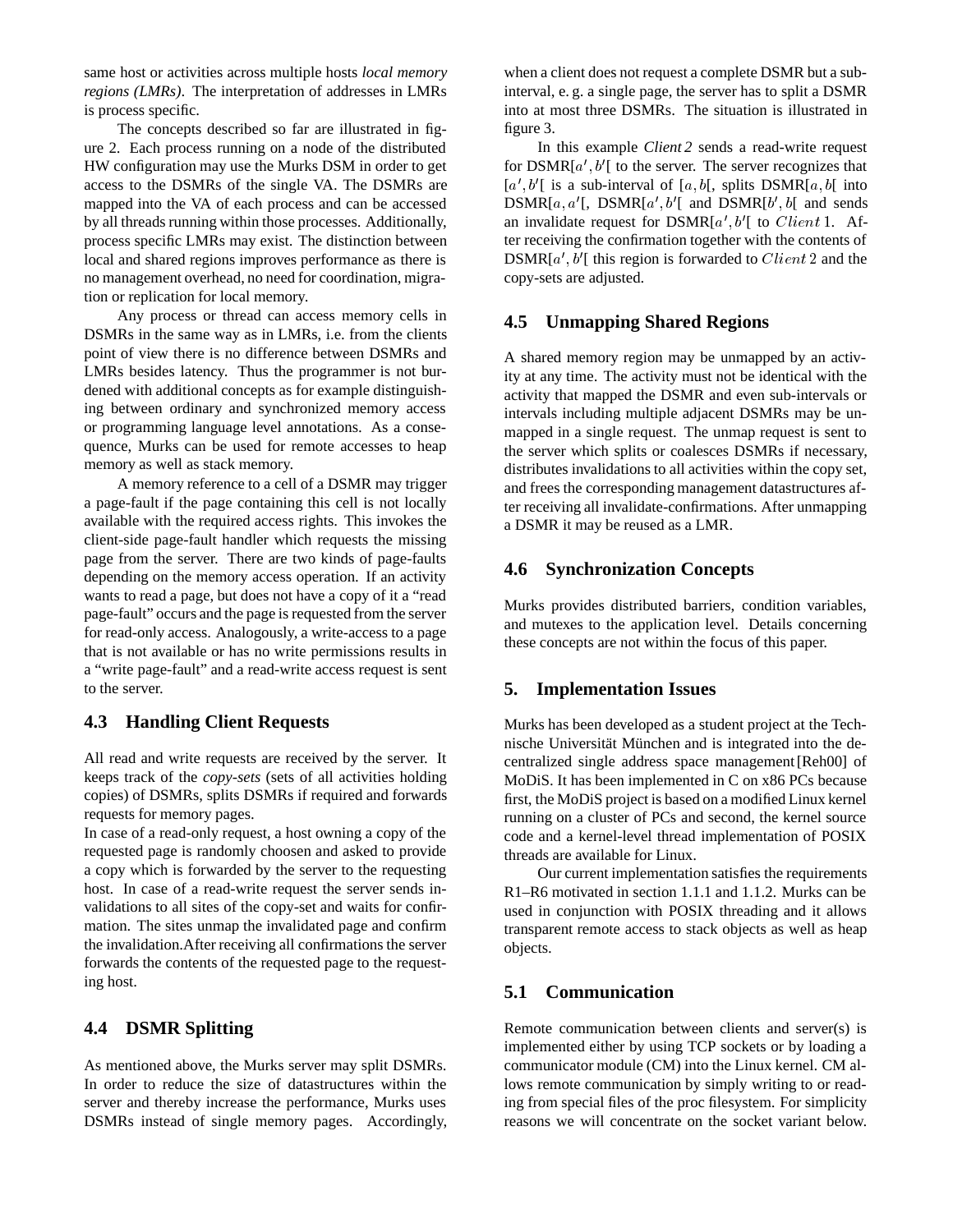

Figure 3. DSMR splitting

All client processes have to establish a TCP connection to the server by connectiong to a predefined port by calling an initialization function. All threads within a process share the same communication link. If mutexes are used within an application, not only server connections but also all connections between any pair of client processes have to be initialized.

## **5.2 Server Concerns**

In addition to the selection of a communication method, Murks users may also choose between the integration of the server into their application as a POSIX-thread or run it as a separated process or even a mixture of both in case of a fixed distributed-server approach.

A very important task of the server having great impact on performance is the DSMR management. In order to speed-up operations on the DSMR datastructure all information about DSMRs is stored in a red-black tree like datastructure, so DSMRs and sub-intervals can be searched in  $O(\log n)$  time, where *n* is the number of DSMRs managed by the server. Insertion of DSMRs due to splitting or mapping requests of clients and deletion due to unmapping requests are as well performed in  $O(\log n)$  time.

# **5.3 Kernel Modifications**

The necessity to modify the operating system kernel is due to the non-atomicity of the operation that maps pages belonging to a DSMR into the VA of a client process as described in section 3. (mmap race condition). To avoid the selection of another runnable thread by the Linux scheduler and thereby guarantee atomicity of client DSMR mapping we added an additional system-call and modified the Linux-task structure and scheduling code. The new system call makes the following three services available:

- 1. mark a task as using extended scheduling by setting an attribute in the task structure,
- 2. enter a critical region and

#### 3. leave a critical region.

When a task using extended scheduling enters a critical region by calling the appropriate system call service it gets the highest priority of all local tasks having registered to use the extension. The scheduling algorithm may henceforth select other runnable tasks that do not use the extension or the task within the critical region for running until it leaves its critical region.

These kernel extensions are transparent to the application level as the services are usually called from the Murks client library code which handles the mapping of DSMRs received from the server.

### **5.4 Synchronization**

The implementation of barriers and condition variables in Murks is based on a centralized algorithm with the Murks serves as an arbitrator, whereas mutexes are implemented using a distributed algorithm.

As mentioned in section 5.1, the clients must not only establish a connection to the Murks server but also to all other Murks clients in order to use mutexes. Mutexes are implemented using a distributed wait-queue [ea90, NTA96] which reduces the number of messages to  $O(\log n)$  per critical section.

# **6. Performance**

We claim that there is no need to give any performance results for Murks as Lipton and Sandberg[LS88] proofed that the performance of any sequentially consistent DSM is limited by the minimal packet transfer time between nodes of the distributed system.

Murks' performance is comparable with other pagebased, sequentially consistent software DSM systems because its implementation is rather straight forward. Performance of such systems have often been measured in the past.